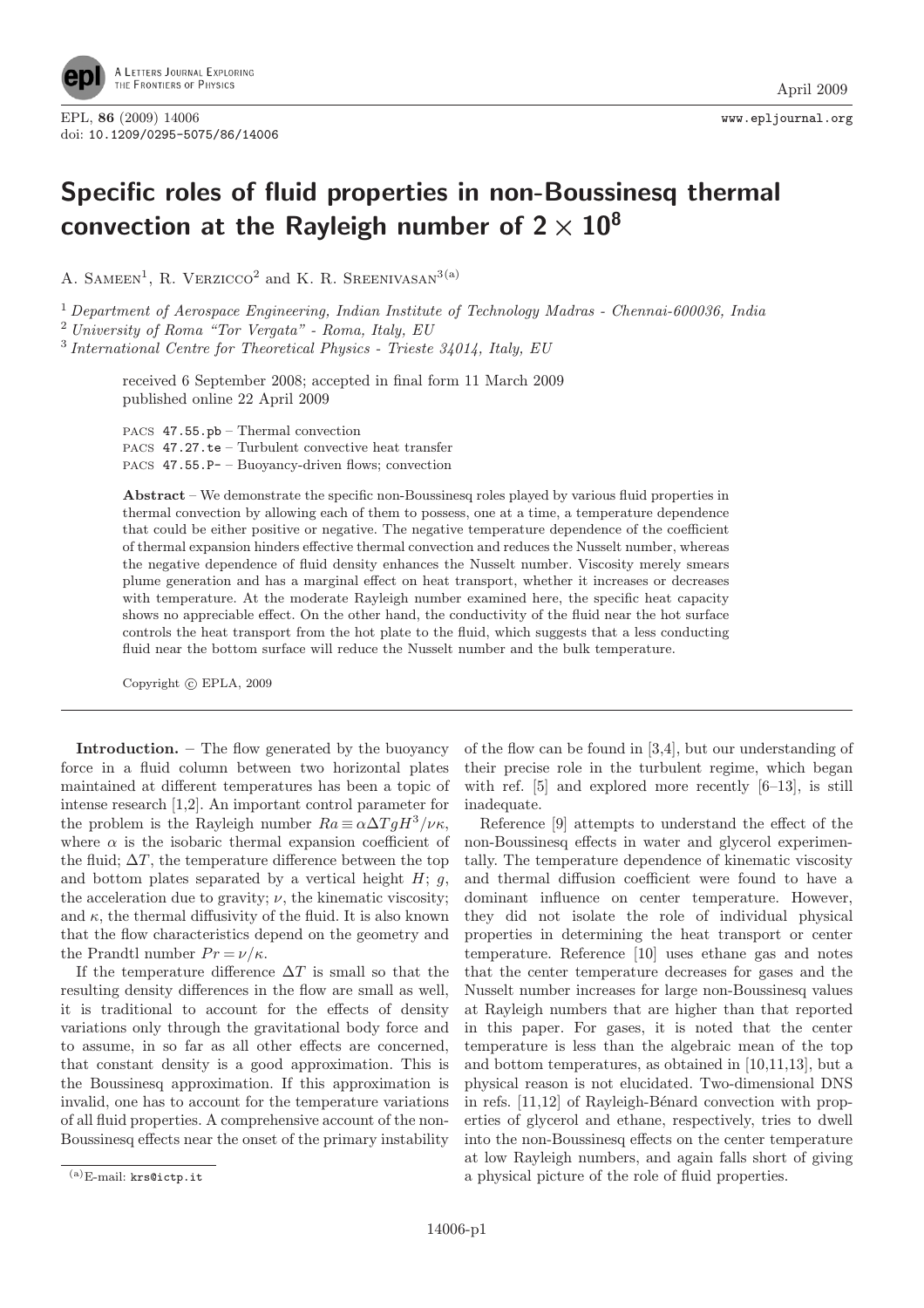The experimental part in ref. [11] chooses a temperature difference on either side of critical point thus enabling the experimentalists to get a positive or negative variation of fluid properties with temperature. Ahlers et al. note that for ethane, the variations of expansivity and specific heat capacity were larger than those of other properties. and attribute the change in the center temperature from the Boussinesq value to these two properties. For gaslike variations (negative  $\alpha$  and  $C_p$ ) they find a decrease in the center temperature and vice versa for liquid-like variations, and suggest a combined effect of  $\alpha$  and  $C_p$ , with nonlinear effects from other property variations. It will be shown that the present computation matches well with these results qualitatively, even though the non-Boussinesq effects found in the experiments were for higher Rayleigh number. The Nusselt number effects are, however, found to increase irrespective of liquid-like or gas-like variation in [11], unlike the results shown here. We stress that, results shown here isolate the role of each property and hence a direct comparison with [11] is not completely possible, especially for the lower Rayleigh number considered here. In addition to the response of bulk temperature and  $Nu$  to various properties, we also provide a physical picture of a likely mechanism in thermal convection.

In this paper we attempt to understand these effects by varying each fluid property separately while keeping all the others fixed. We do this by resorting to direct numerical simulations of the full equations of motion, including non-Boussinesq effects. Five fluid properties affect Rayleigh-Bénard convection: 1) dynamic viscosity,  $\mu$ ; 2) density,  $\rho$ ; 3) coefficient of thermal expansion, or the expansivity,  $\alpha$ ; 4) thermal conductivity,  $\lambda$ ; and 5) specific heat at constant pressure,  $C_{p}$ . These properties may increase or decrease with temperature depending on whether the fluid is a liquid or a gas, or is in an anomalous state —as in the case of water at  $4 °C$ . Here, we consider all these properties to vary as functions of temperature, as described in the next section. The computational set-up and numerical methods are detailed in [13,14]. The aspect ratio, defined as  $\Gamma = D/H$ , where D is the diameter, is chosen to be  $1/2$  to make contact with a number of experiments. The Rayleigh number (based on the conditions of the mean temperature) is fixed to be  $2 \times 10^8$ . The Prandtl number, also based on the conditions of the mean temperature, is 0.7.

The particular motivation for the paper is the dependence on  $Ra$  of the Nusselt number,  $Nu$ , which is the ratio of the measured heat transport to that by pure conduction for the same  $\Delta T$ . This dependence has been a topic of much experimental and theoretical work, summarized most recently in [15,16]. The traditional expectation is of the form  $Nu = A Ra^{\beta}$  [17], perhaps with logarithmic corrections [18], but the numerical value of  $\beta$  is under some debate. Dimensional arguments yield a value of 1/3, whereas a somewhat more detailed analysis [18] suggests that the exponent is  $1/2$  at very high  $Ra$ . While

recent experimental and numerical work points to the likelihood that  $\beta \approx 1/3$ , at least for  $Ra < 10^{17}$  [19], the situation appears to be somewhat uncertain because the low-temperature helium gas data given in [20] differ from those given in [19] for  $Ra > 10^{13}$ . It has been proposed [21] that one possible reason for this discrepancy may be the non-Boussinesq effects. Indeed, non-Boussinesq effects are often significant in water experiments even for much lower Rayleigh numbers. Thus, a knowledge of the effect of the property gradients on heat transport is essential to understand flow physics and, particularly, to resolve the differences between the two sets of helium experiments mentioned above. With this in mind, the present paper considers the dependence of all properties with temperature, one at a time.

Governing equations and numerical set-up. – The governing equations for low Mach number conditions are given in [13,14], and are repeated here for completeness:

$$
\frac{\partial \rho}{\partial t} + \nabla \cdot (\rho V) = 0,\tag{1}
$$

$$
\frac{\partial \rho V}{\partial t} + \nabla \cdot (\rho V V) = -\nabla p + \alpha T \hat{z} \n+ \left(\frac{Pr}{Ra}\right)^{1/2} \nabla \cdot \left(2\mu S - \frac{2}{3}\mu (\nabla \cdot V)I\right),
$$
\n(2)

$$
\frac{\partial T}{\partial t} + \nabla \cdot (TV) = \left(\frac{1}{PrRa}\right)^{1/2} \frac{1}{\rho C_{\rm p}} \nabla \cdot (\lambda \nabla T). \tag{3}
$$

Here, S is the symmetric part of velocity gradient tensor;<br> $V$  is the velocity pormalized by the free-fall value  $U$  (see  $V$  is the velocity normalized by the free-fall value  $U$  (see below),  $\hat{z}$  is the unit vector in the vertical direction and I is the identity tensor;  $V$  is not divergence free. As already mentioned, the physical properties appearing in the non-Boussinesq equations are temperature dependent and nondimensionalized by their respective values at the mean temperature,  $T = T<sub>m</sub> = 0.5$ , T being the non-dimensional temperature, equal to 1 for the bottom plate and to 0 for the top plate. The free-fall velocity,  $U = \sqrt{g \alpha \Delta T H}$ , is computed at  $T_{\mathrm{m}}$ . The sidewall is assumed to be adiabatic.

The temperature dependence of each physical property is chosen to represent a typical behaviour. We illustrate two property variations in fig. 1: one with a positive dependence on temperature and the other with a negative dependence. In both cases, the property ratio is unity at  $T<sub>m</sub>$ . These particular forms of variations are arbitrary, but apply to most fluids if the numerical coefficients are adjusted suitably. The curves shown in fig. 1 are of the form  $P = b + ae^{(cT)}$ , where constants a, b and c are<br>appropriately chosen and P is scaled by the value at appropriately chosen and  $P$  is scaled by the value at  $T = 0.5$ . Results from a linear expression will not differ qualitatively from those of the present paper. The quantity  $\Pi_P$ , defined as

$$
\Pi_P \equiv \frac{P_{\rm h} - P_{\rm c}}{(P_{\rm h} + P_{\rm c})/2},\tag{4}
$$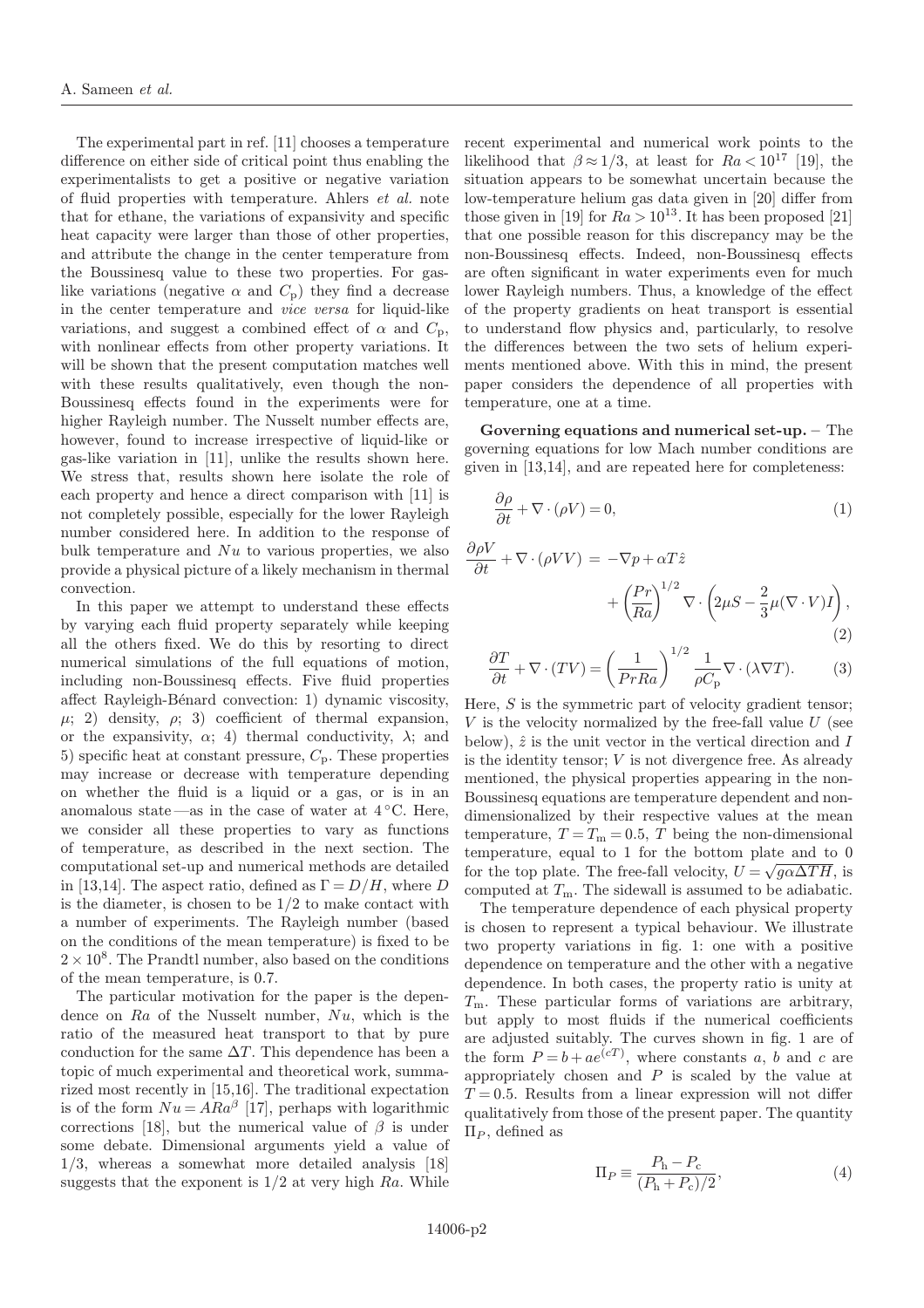

Fig. 1: Two sample functions of properties, one positively and the other negatively dependent on the temperature. These functions are arbitrary but representative of a fairly large variety of fluids.  $P_m$  corresponds to the property value at  $T_m$ and the difference between the values at  $T=0$  and  $T=1$ indicates the sensitivity of the property to temperature variations.

measures the sensitivity of the property  $P$  to variations in T. Here,  $P_h$  and  $P_c$  correspond to hot and cold surfaces, respectively. A positive (negative) value of  $\Pi_P$  indicates a positive (negative) dependence of property P on T. The Boussinesq case corresponds to  $\Pi_P = 0$ . Here, we calculate the Nusselt number variations against  $\Pi_P$  for each of the fluid properties by computing heat transport for  $\Pi_P = -0.97, -0.37, 0, +0.37, +0.97$  (except for the density, see below). It may be noted that a  $\Pi_{\rho}$  (which is  $\Pi_P$  for density) ≈ −1 and  $\Pi_\lambda$  (which is  $\Pi_P$  for the thermal conductivity)  $\approx 0.5$  correspond to strong non-Boussinesq regimes in helium at comparable Rayleigh numbers, as discussed in [14].

The numerical grid size is  $97 \times 49 \times 193$ . This grid resolves the dynamics of the problem adequately, as discussed in refs. [14,22]. The heat transport is computed as the average of the heat flux at the hot and cold plates,  $Nu = \lambda \frac{\partial T}{\partial z}\vert_{w}$ , where  $\vert_{w}$  represents the derivative at the wall and the overbar represents the average over time and plate surface.

Results and discussions. – We now present for all cases the bulk temperature (i.e., the temperature averaged over the entire volume and time) in fig. 2, the global heat transport in figs. 3 and 4, and the buoyancy force generated at the top and bottom thermal boundary layers in fig. 5. The ratio of the top-to-bottom buoyancy flux, defined as  $\langle g \alpha \Delta T_{\text{th}} \rangle$  (the average being taken within the volume of the thermal boundary layer as well as time; the subscript denotes the thermal boundary layer), is a measure of the asymmetry created by the temperaturedependent properties.  $\Delta T_{\text{th}}$  represents the temperature difference inside the thermal boundary layer. Figure 5 shows the top-bottom ratio of the buoyancy flux  $(F<sub>B</sub>)$ 



Fig. 2: Bulk temperature for different cases of  $\Pi_P$ . The temperature is averaged over space and time. A negative value of  $\Pi_P$  indicates a negative dependence on the temperature. Filled circle represents the case when only conductivity is temperature dependent, all other fluid properties being constant. Other symbols represent conditions when only one of the following properties is allowed to vary: square,  $P = C_p$ ; diamond,  $P = \alpha$ ; up-triangle,  $P = \mu$ ; down-triangle,  $P = \rho$ . As described in the text,  $\Pi_{\rho}$  does not extend to positive values. The error bars in this and other figures correspond to standard deviations computed from the data, as described in ref. [22].



Fig. 3: The heat transport variation with respect to different values of  $\Pi_P$ .

against  $\Pi_P$  for each property P. The ratio of buoyancy flux may be written as

$$
F_{\rm B} = \frac{\langle g \alpha \Delta T_{\rm tb1} \rangle_{\rm c}}{\langle g \alpha \Delta T_{\rm tb1} \rangle_{\rm h}},\tag{5}
$$

where c and h refer to cold and hot boundary layers, respectively: the larger the deviation of this ratio from unity, the larger the asymmetry due to property gradients. If  $F_{\rm B} > 1$ , the hot surface produces less buoyancy than the negative buoyancy produced by the cold surface.

In the following section we discuss the inferences that can be drawn from the above figures on how each of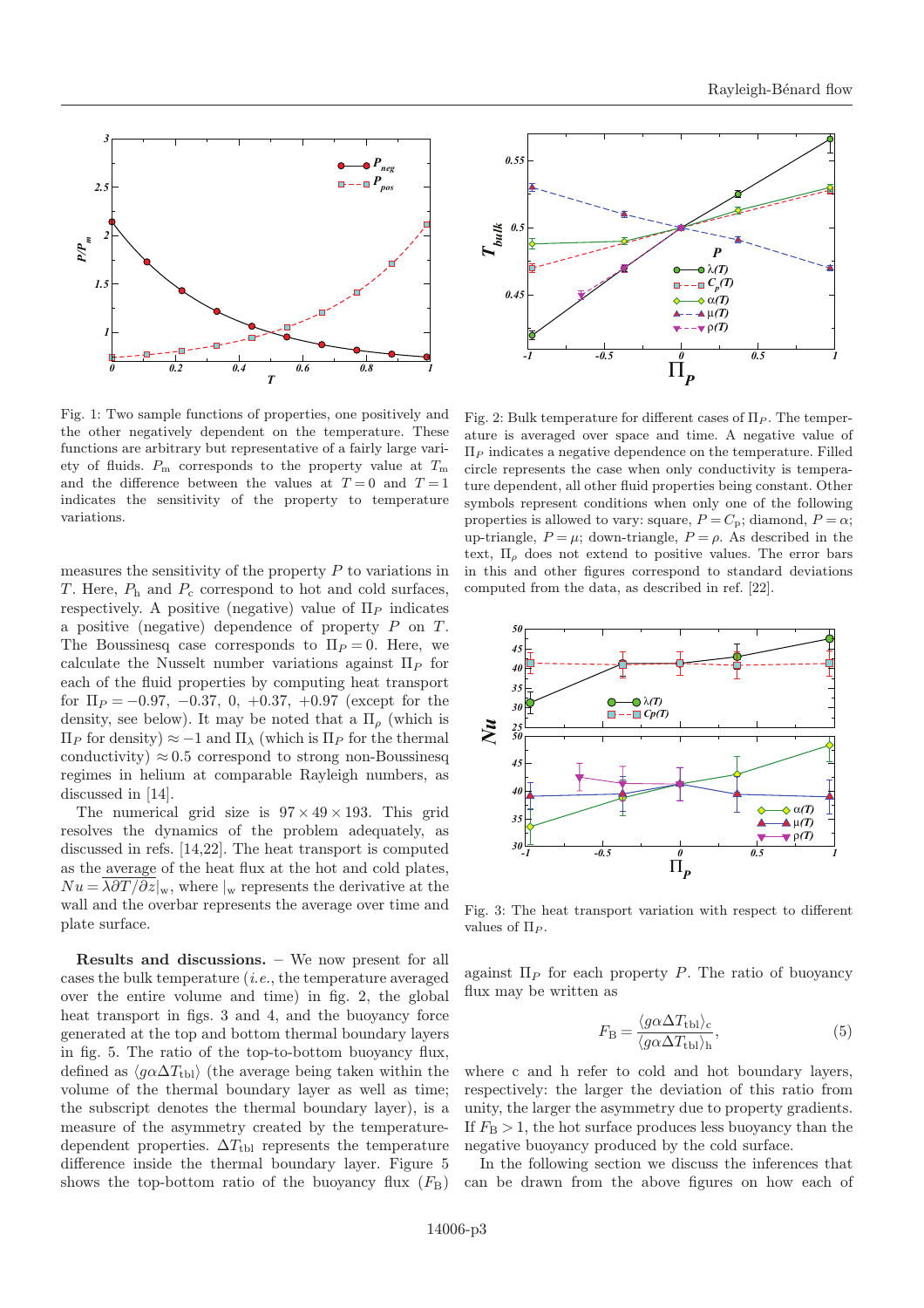

Fig. 4: The Nussel number is scaled with the value at  $\Pi_P = 0$ ( $Nu_0$  represents the  $Nu$  at  $\Pi_P = 0$ ). The increase or decrease of heat transport is more evident in this picture.



Fig. 5: The buoyancy force ratio computed within the thermal boundary layer. The buoyancy force at the top thermal boundary layer is smaller than that at the bottom if the ratio is less that unity. Deviations from unity reflect measures of asymmetry created by non-Boussinesq effect.

the properties affects the Nusselt number and the bulk temperature.

Expansivity. Both negative and positive dependences of expansivity on temperature show dramatic impact on heat transport. Figure 2 shows that the bulk temperature is lower than that for Boussinesq conditions  $(\Pi_{\alpha} = 0)$ when  $\alpha$  is negatively dependent on temperature (a gaslike variation as described in [11]). This is easily understood looking at fig. 5 showing the top-to-bottom ratio of the fluid expansivity  $g\alpha\Delta T$ ; in fact for negative values of  $\Pi_{\alpha}$ , the cold fluid sinks more efficiently than the hot fluid rises, and the overall effect is to decrease the bulk temperature. The opposite behaviour is observed for  $\Pi_{\alpha} > 0$ since buoyancy supports the uprising hot fluid more than the downcoming counterpart. It is noted that the shifts of



Fig. 6: Vertical temperature profile for different  $\Pi_{\rho}$  values, when density alone is varying with temperature. The driving force in Rayleigh-Bénard convection is the unstable density stratification due to  $\Delta T$ . Larger negative values of  $\Pi_{\rho}$  introduce a large density difference and thus more heat transport.

the bulk temperature resemble those of ethane close to the critical point as described in [11] even if the heat transfer follows a different dynamics. In fact, while in [11]  $Nu$ increases with respect to the Boussinesq value both in the gas-like  $(\Pi_{\alpha} < 0)$  and in the liquid-like  $(\Pi_{\alpha} > 0)$  phases, for the present case  $Nu$  increases monotonically with  $\Pi_{\alpha}$ (see figs. 3 and 4). The reason for this discrepancy is not fully understood; however, it can be argued that while in the present case only  $\alpha$  was allowed to depend on T, in the experiments of [11] all the fluid properties varied simultaneously and the nonlinear interplay of several non-Boussinesq effects produced a different behaviour. The Rayleigh number range in [11] is also higher than that in the present study, and hence a direct comparison is not exactly possible.

Density. The density of most fluids decreases with an increase in temperature, and thus in a Rayleigh-Bènard configuration the higher-density fluid is always on the top of a lower-density fluid layer. The driving force in such a configuration is indeed the density difference. When the density depends positively on the temperature —that is, the hot fluid is heavier than the cold fluid— no convection can occur, and the heat transport is mainly due to conduction. Nevertheless, one can have transient convection for long periods of time if one starts from Boussinesq conditions (as we did). For large negative dependence on temperature, the driving force for convection is large and the Nusselt number is enhanced as shown in fig. 3. This is supported by the data in fig. 5, where the buoyancy force at the bottom is larger than that at the top, thus enhancing the convective heat transport. The heavier cold fluid moves down more readily and leads to a greater reduction in the bulk temperature, as can be seen from fig. 6. The temperature here is averaged over the radial distance r and the azimuthal angle  $\theta$ , as well as over time.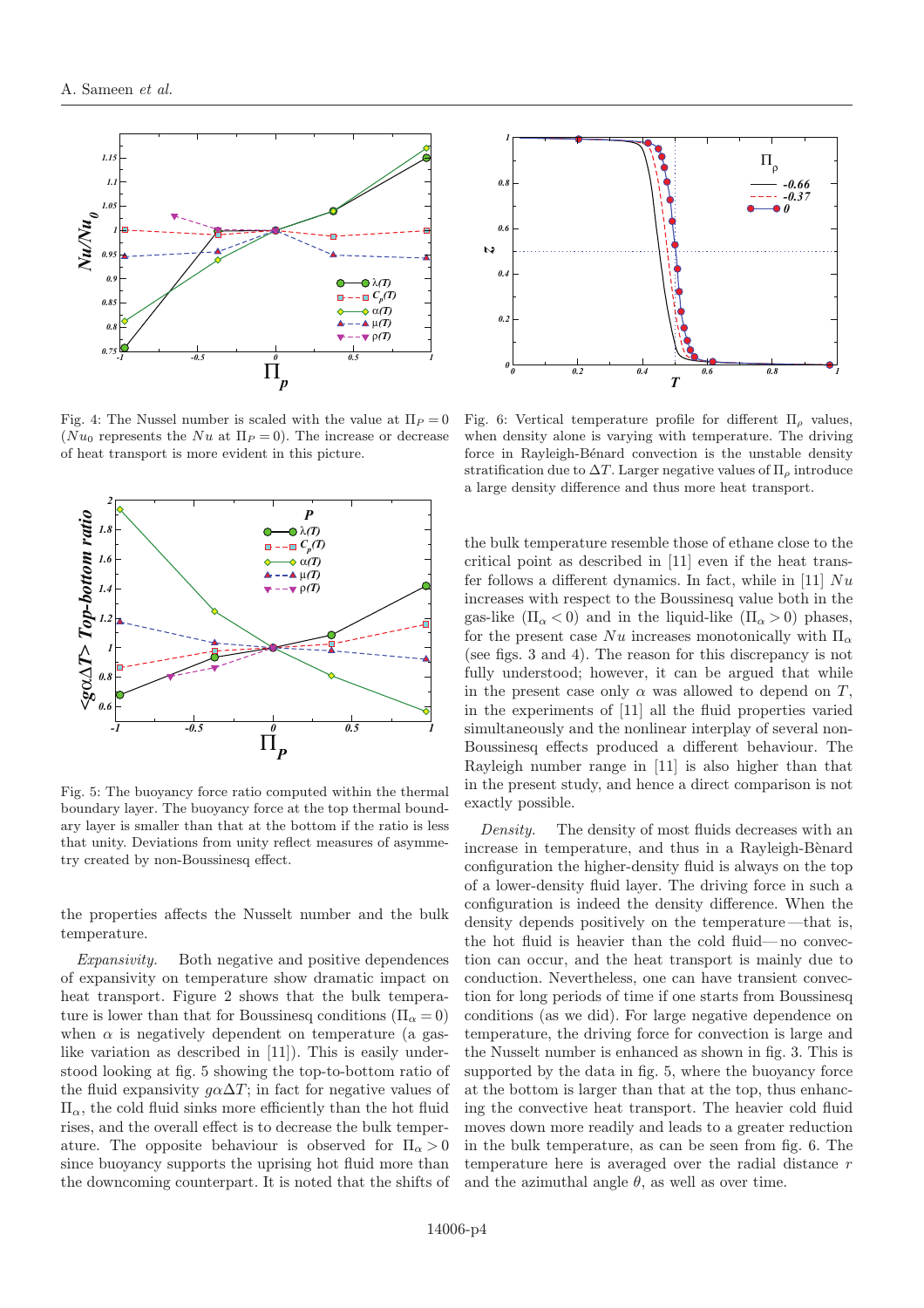

Fig. 7: Temperature isosurface for  $\Pi_{\mu} = -0.97$  (left) and 0.97 (right). The top figures are for the isosurface corresponding to  $T = 0.2$  and the bottom for  $T = 0.8$ . For positive values of  $\Pi_{\mu}$ , the viscosity near the bottom surface is larger than that at the top surface, thus smearing the hot plume generation, as seen in the lower right figure. If  $\Pi_{\mu}$  is negative, viscosity is large near the top surface, smearing the cold plumes (left top figure).

Viscosity. In [14], we reported that the role of viscosity is restricted to the smearing of plume generation, and it does not have a direct role on heat transport. The present results establish this fact further by showing the effects for negative and positive temperature variations.

The accepted mechanism of fluid motion in Rayleigh-Bénard convection is through hot plumes generated at the bottom surface and cold plumes at the top surface. A higher viscosity at the top or the bottom surface smears the respective plumes. Irrespective of whether the viscosity increases or decreases with temperature, the effect on convection is the same because the plumes are smeared at the top and bottom. However, if cold plumes are smeared, hot plumes increase the bulk temperature, as it happens for a negative temperature dependence of viscosity, and vice versa. Figure 2 (filled up-triangle) demonstrates this effect.

The smearing of plumes is evident from figs. 7, where the temperature isosurfaces are plotted for the top and bottom surfaces. The isosurfaces correspond to 0.2 (top row) and 0.8 (bottom row). The left and right columns represent  $\Pi_{\mu} = -0.97$  and 0.97. For positive values of  $\Pi_{\mu}$ , right column, the high viscosity near the hot surface smears the plumes that are generated, thus decreasing the bulk temperature and slightly lowering the thermal convection. Negative values of  $\Pi_{\mu}$  have similar consequences near the top surface, the only difference being an increase in the bulk temperature, since cold plumes are smeared out.

Thermal conductivity. Consider first the negative temperature dependence of conductivity, with the lesser conducting fluid at the bottom. Figures 2 and 3 show that  $T_{\text{bulk}}$  and  $Nu$  are smaller for negative  $\Pi_{\lambda}$  than for the Boussinesq case. These decreases may be expected: when conductivity is small near the hot surface, there is less



Fig. 8: Effects of temperature-dependent conductivity. Large negative  $\Pi_{\lambda}$  values suggest that the high-temperature region is more spread out near the hot surface, thus diminishing the heat transport from the hot surface to the bulk.

heat available for convection. It should be stressed that the heat transport from the hot plate to the nearby fluid is due to conduction and a lower value in conductivity means a reduction of heat transport from the plate. In short, both the Nusselt number and the bulk temperature are lower than the Boussinesq values. The fluid near the top surface, however, has larger conductivity, which will cool the fluid by conductive heat transfer. The buoyancy force at the top boundary layer may thus be expected to be smaller than that at the bottom boundary layer. Figure 5 confirms the behaviour that negative  $\Pi_{\lambda}$  produces smaller top-bottom buoyancy ratio. From fig. 8, we see that there is a large temperature drop at the bottom boundary layer, which also contributes to the small buoyancy ratio for negative  $\Pi_{\lambda}$ . It is straightforward to expect the opposite effect when conductivity increases with temperature, as is evident from figs. 2 and 3.

Specific heat. For the Rayleigh number considered here, the specific heat capacity at constant pressure,  $C_p$ , does not affect the heat transport much. This negligible dependence suggests that the system can adapt to the local value of  $C_p$  in such a way that always the same amount of heat is carried by a fluid particle; however, the implication of this mechanism would be warm and cold fluid structures of different sizes over which viscosity and diffusivity would act selectively and therefore the effect of  $C_p$  cannot be separated from that of  $\mu$  and  $\lambda$ . Concerning the bulk temperature, a small monotonic increase with  $\Pi_{C_p}$  can be observed which can be explained with the increased heat capacity (per unit volume) of the fluid that tends to carry more heat from the hot plate in the bulk.

Conclusions. – In this paper we have attempted to understand the roles of different properties in Rayleigh-Bénard convection. We analyze the heat transport and the variation of the bulk temperature due to the gradients of